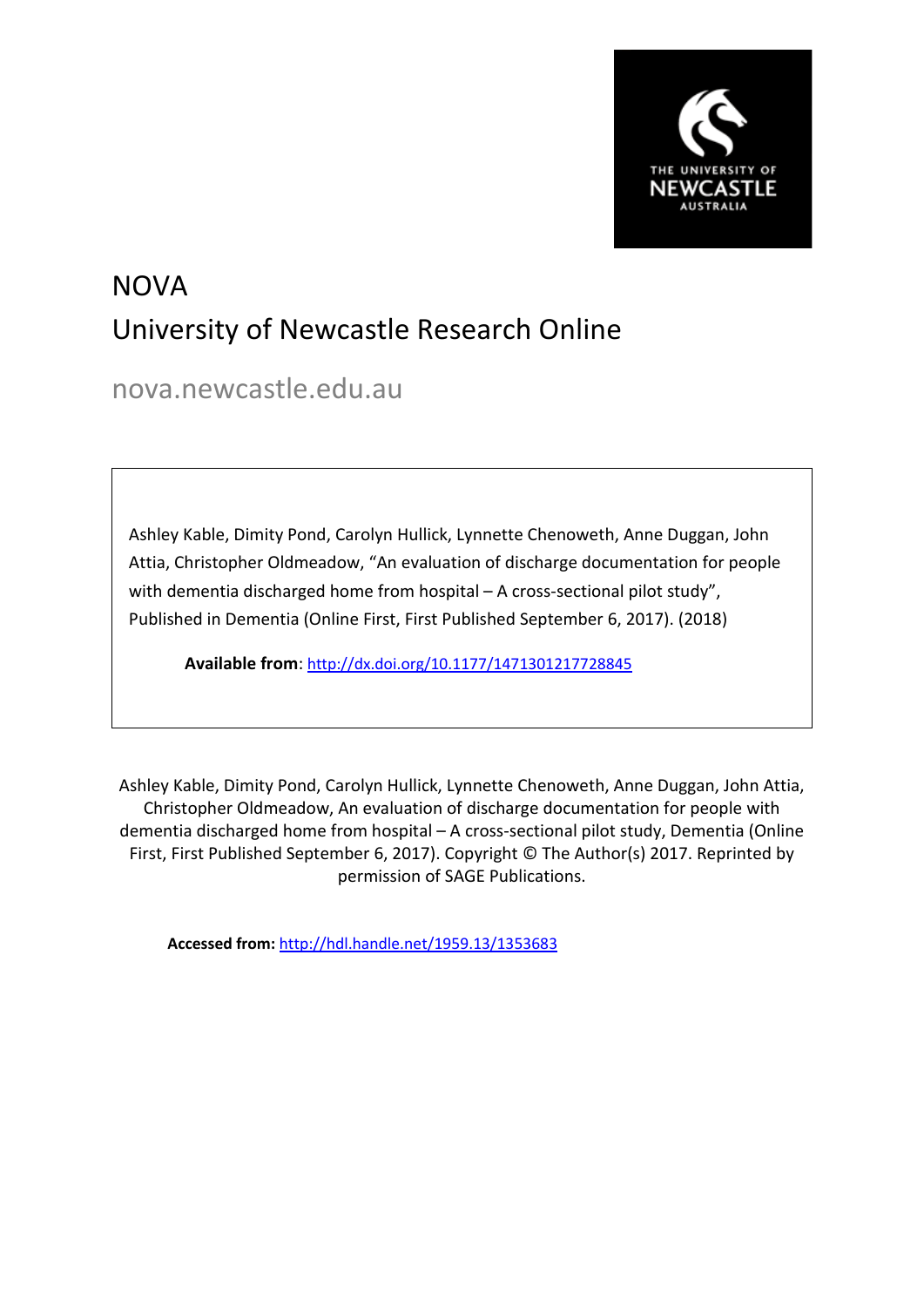Title: An evaluation of discharge documentation for people with dementia discharged home from hospital – A cross sectional pilot study

Authors:

# Ashley Kable

Faculty of Health, University of Newcastle, Callaghan, New South Wales, Australia. School of Nursing and Midwifery. [Ashley.Kable@newcastle.edu.au](mailto:Ashley.Kable@newcastle.edu.au)

# Dimity Pond

Faculty of Health, University of Newcastle, Callaghan, New South Wales, Australia. School of Medicine and Public Health. [Dimity.Pond@newcastle.edu.au](mailto:Dimity.Pond@newcastle.edu.au)

# Carolyn Hullick

Faculty of Health, University of Newcastle, Callaghan, New South Wales, Australia. Hunter New England Local Health District, New South Wales, Australia. [Carolyn.Hullick@hnehealth.nsw.gov.au](mailto:Carolyn.Hullick@hnehealth.nsw.gov.au)

# Lynnette Chenoweth

Centre for Healthy Brain Ageing, University of New South Wales, Sydney, New South Wales, Australia. [L.chenoweth@unsw.edu.au](mailto:L.chenoweth@unsw.edu.au)

# Anne Duggan

Faculty of Health, University of Newcastle, Callaghan, New South Wales, Australia. Hunter New England Local Health District, New South Wales, Australia. [Anne.Duggan@hnehealth.nsw.gov.au](mailto:Anne.Duggan@hnehealth.nsw.gov.au)

# John Attia

Faculty of Health, University of Newcastle, Hunter Medical Research Institute, John Hunter Hospital Campus, New Lambton, New South Wales, Australia. School of Medicine and Public Health. [John.attia@newcastle.edu.au](mailto:John.attia@newcastle.edu.au)

# Christopher Oldmeadow

Faculty of Health, University of Newcastle, Hunter Medical Research Institute, John Hunter Hospital Campus, New Lambton, New South Wales, Australia. School of Medicine and Public Health. [Christopher.Oldmeadow@hmri.org.au](mailto:Christopher.Oldmeadow@hmri.org.au)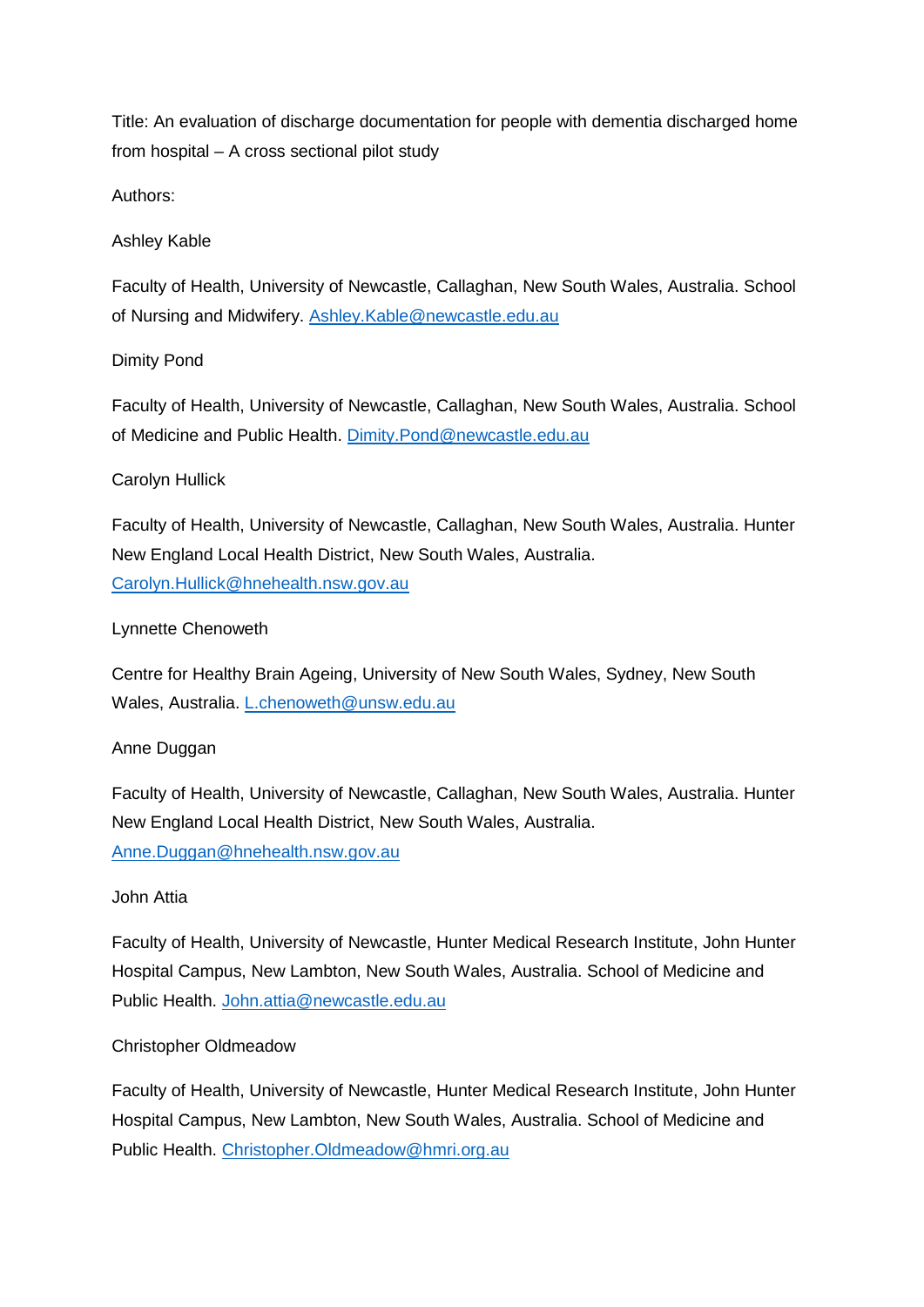Corresponding Author Contact Details:

Ashley Kable – School of Nursing and Midwifery, Richardson Wing, University of Newcastle, University Drive, Callaghan, NSW, 2308, Australia. Ph +61 2 49216334

Email: [Ashley.Kable@newcastle.edu.au](mailto:Ashley.Kable@newcastle.edu.au)

Acknowledgements: Natasha Cornick provided research assistance and support for this study.

Funding: This study was supported by a grant from the NHMRC Dementia Collaborative Research Centres – Assessment and Better Care Scheme.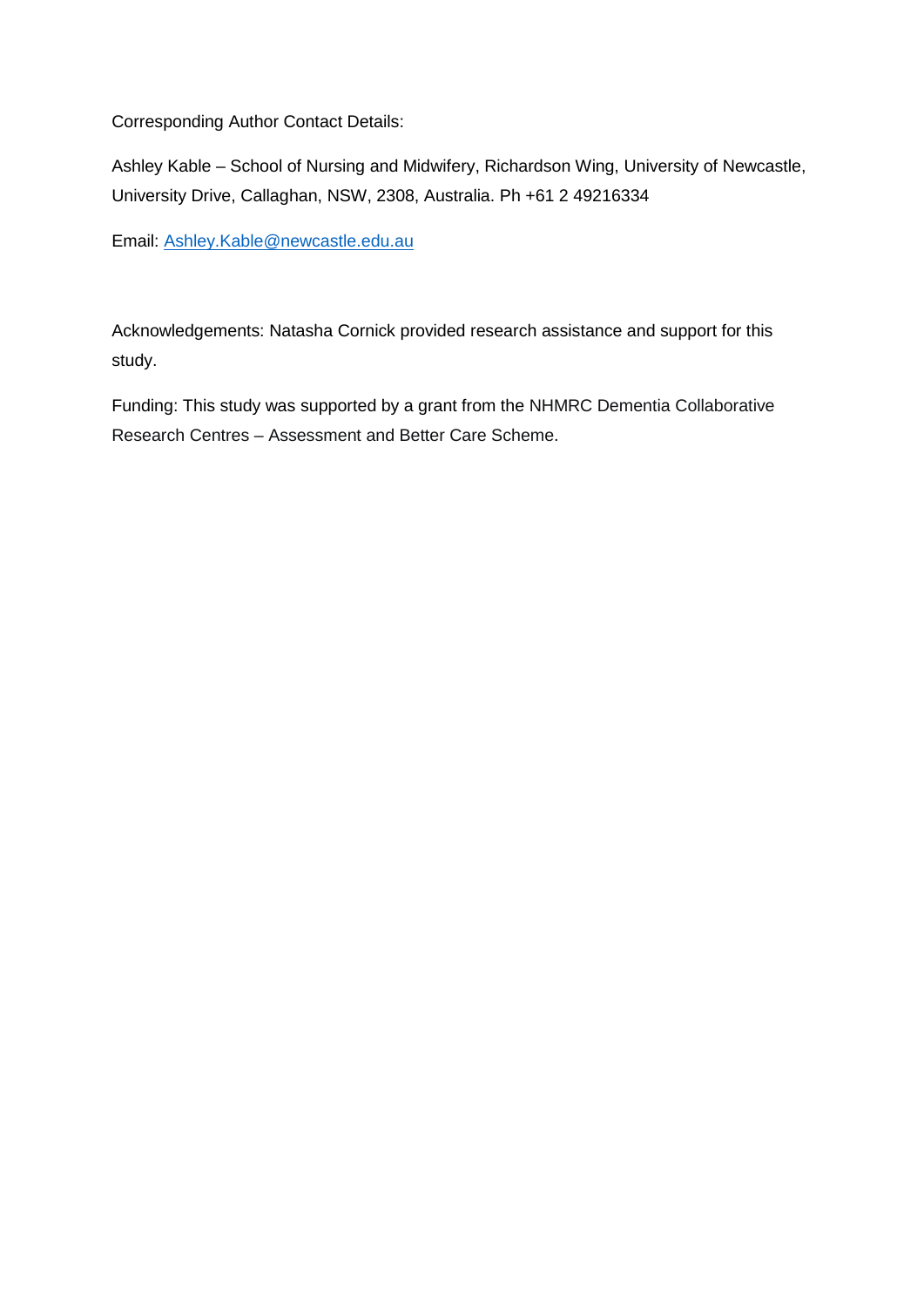**An evaluation of discharge documentation for people with dementia discharged home from hospital – A cross sectional pilot study**

#### **Abstract**

This study evaluated discharge documentation for people with dementia who were discharged home, against expected discharge criteria and determined relationships between compliance scores and outcomes. This cross sectional study audited discharge documentation and conducted a post discharge survey of carers. There were 73 eligible discharges and clinically significant documentation deficits for people with dementia included: risk assessments of confusion (48%), falls and pressure injury (56%); provision of medication dose decision aids (53%), provision of contact information for patient support groups (6%) and advance care planning (9%). There was no significant relationship between compliance scores and outcomes. Carer strain was reported to be high for many carers. People with dementia and their carers are more vulnerable and at higher risk of poor outcomes after discharge. There are opportunities for improved provision of medications and risk assessment for people with dementia, provision of information for patient support groups and advanced care planning.

## **Key words**

Carers, dementia, discharge planning, general practitioners, transitional care

#### **Introduction and background**

Dementia is an increasingly important public health priority globally and its prevalence is increasing rapidly (Prince et al., 2015). Many people with dementia (PWD) live at home and may have developed successful approaches to living with their disease at home. However, when they are admitted to hospital, the unfamiliar environment combined with factors such as pain, additional medication, and surgery can result in exacerbations of confusion and agitation. In additon, during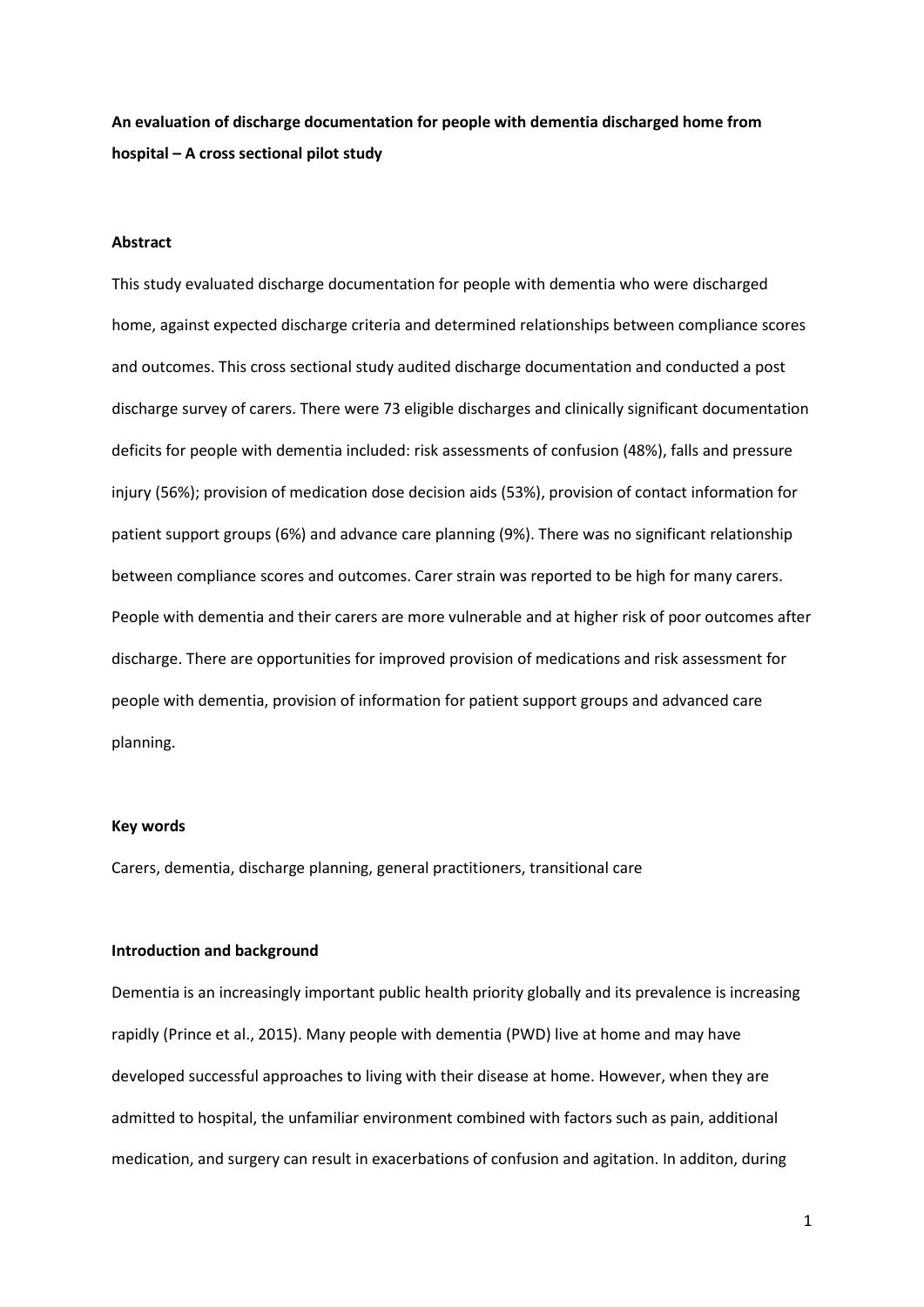their hospitalisation, health care professionals may encounter challenges in their management, assessment, discharge planning, and access to post discharge services that result in interruptions in continuity of care in the post discharge period and poor outcomes (Chenoweth, Kable, & Pond, 2015). Previous studies about the transition between hospital and primary care have identified that people with dementia and their carers can benefit from early discharge planning and team meetings with health professionals (Grealish et al., 2013). Deficits in communication and information transfer between the hospital and primary care setting can affect the quality of care after discharge, particularly for people with dementia (Kripalani et al., 2007). The discharge summary is the primary document that contains information for general practitioners (GPs) so they can provide adequate follow up and support services for people with dementia and their carers. If this document does not contain adequate information such as treatment provided during hositalisation, pending test results and medication changes, then the GP is poorly positioned to maintain continuity of care after discharge from hospital (Cummings et al., 2010; Groene, Orrego, Suñol, Barach, & Groene, 2012; Moore, McGinn, & Halm, 2007; Roy et al., 2005; van Walraven, Oake, Jennings, & Forster, 2010; Ziaeian, Araujo, Van Ness, & Horwitz, 2012), and tests may be duplicated, medications changed and referrals delayed. In addition, people with dementia are more vulnerable due to their cognitive impairment, and have problems remembering when appointments are due, when to take medications and how to follow instructions provided to them. Many of them have carers or some community support to assist them, however this may not prevent missed appointments or medication errors if the carer does not have adequate information (Bauer, Fitzgerald, & Koch, 2011). In addition, the carers may also have significant health problems and carer burden that may contribute to an increased risk for poor outcomes for people with dementia.

*Purpose.* The purpose of this study was to evaluate discharge documentation for people with dementia, provided to GPs and patients or their carers, against expected discharge criteria and determine relationships between compliance scores and outcomes.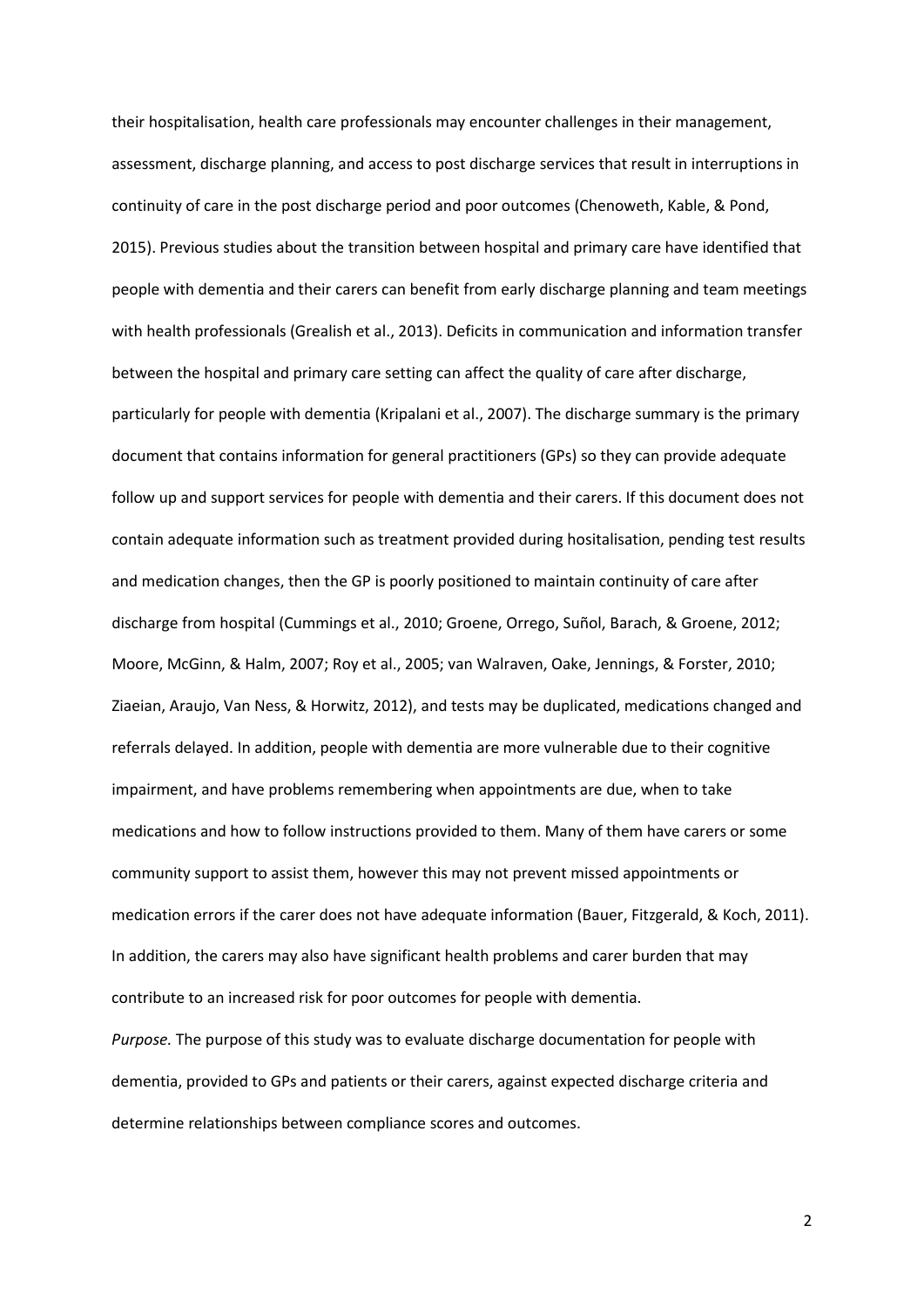#### **Study design and methods**

This was a cross sectional study that evaluated the proportion of documented criteria items in discharge summaries for general practitioners (GPs), and information provided for carers of people with dementia in the post discharge period. The study was conducted at one acute hospital in a regional area of New South Wales, Australia, over a six month period. Eligible participants were patients with a discharge diagnosis of Dementia (using ICD-10-CM Diagnosis Codes for Dementia) who were discharged home during the study period. Ethical approval was provided by the Hunter New England Health (13/08/21/5.10) and University of Newcastle Human Research (2013-0333) Ethics Committees.

During the data collection period (Oct 2014 - March 2015) there were 313 patients who were discharged with a diagnosis of Dementia (ICD10CM Diagnosis Codes: FO3 Unspecified Dementia or G00.0-F00.9). Of these patients, 240 were not eligible because: 173 were transferred to residential aged care facilities that were not participating study sites, 38 to other hospitals , 11 to inpatient rehabilitation facilities; and 18 to other discharge destinations (including 13 that were deceased). There were 73 (23%) people with dementia who were discharged home or to participating Residential Aged Care Facility (RACF) study sites (1) and eligible to participate in this study. The discharge documentation for these patients was audited using a purpose-developed Discharge Audit Form. The audit form measured demographic data items and expected criteria items in the medical discharge summary and electronic medical record including: cognition and confusion assessments, pending test results, ongoing clinical issues, support required, and information provided to the patient or carer, based on criteria from relevant New South Wales Health Guidelines and Policy Directives (NSW Health, 2006; P. D. NSW Health, Health Services Performance Improvement Branch, 2011). In addition, two specific outcomes were measured: Readmission within three months and presentation to the emergency department within three months.

A post discharge survey form was also mailed out to carers of the 73 eligible participants (to their home address) within one to three months of discharge, to measure outcomes of discharge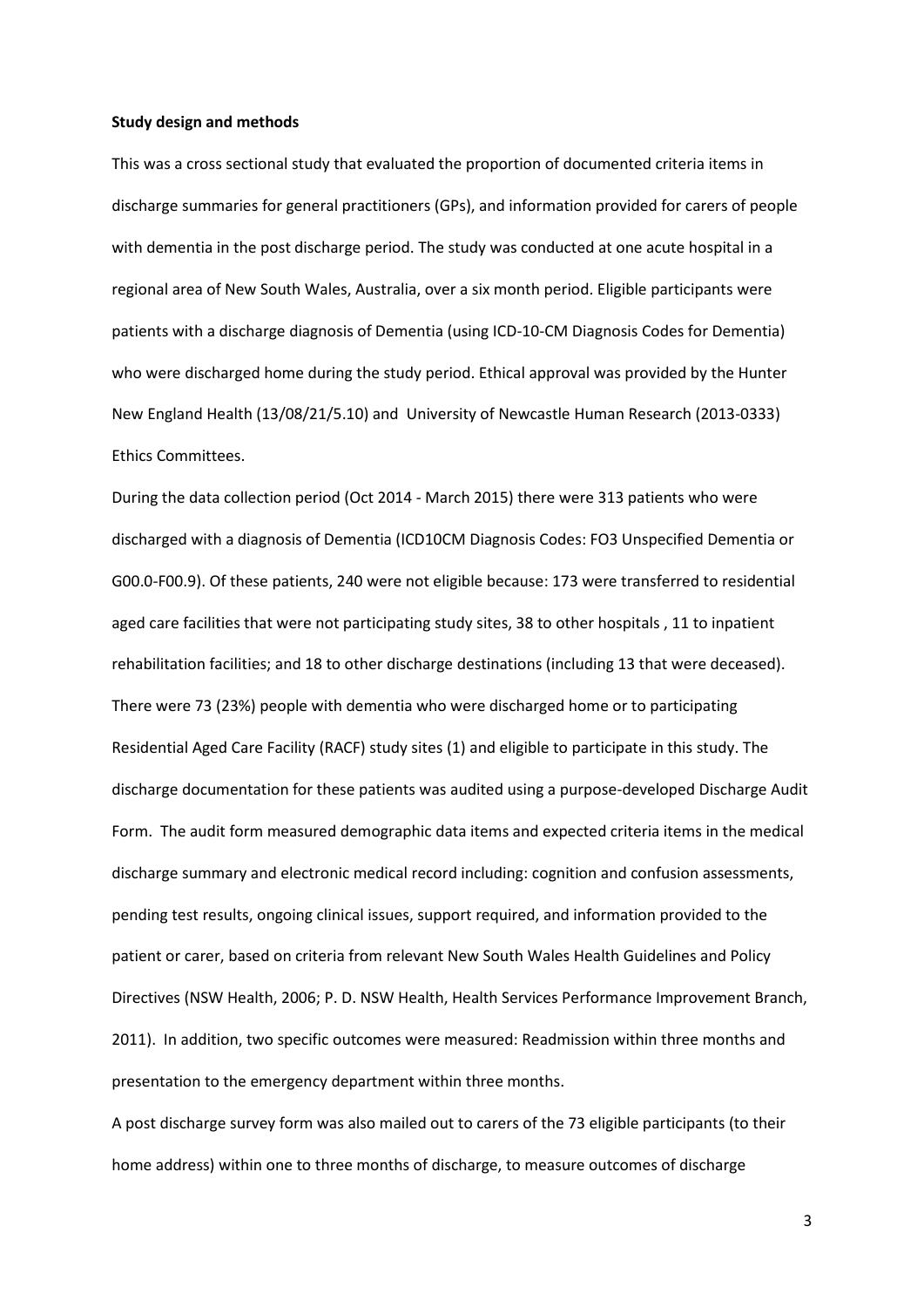planning. Participation was voluntary and consent was implied by completion and return of the anonymous surveys. The survey contained questions about receipt of a copy of the discharge summary, medication instructions, prescriptions, and medications at discharge. There were also questions about appointments or referrals, community services, limitations on activities, home medicines reviews, recommended support groups and follow up with the GP after discharge. The Modified Caregiver Strain Index (Thornton & Travis, 2003) was included in the survey form and results for these carers are reported as scores with a range of 0-26. Carers who score more than seven are considered to be suffering a high level of stress.

Data were analysed using JMP11 (SAS Institute Inc., Cary, NC,). Participants' characteristics were summarised by using means (or medians) for numerical data, and counts and percentages for categorical data. Audit data items were compared by units or wards using Fishers exact test or chisquare tests (significance level set at 5%) to highlight suggestive evidence of differences between units or wards. A compliance score of the items that should have been provided to GPs or patients at discharge was calculated as the percentage of the eligible criteria that were compliant. This was then used as a predictor in a logistic regression for the outcome of representation to emergency department (ED) and readmission to hospital.

#### **Results**

*The participants*: During data collection, eligible patients were discharged from the following wards/units: 17 (23%) from surgical wards, 35 (48%) from medical wards and 21 (29%) from 24 to 48 hour short stay units. Thirty three were male (45%) and 40 (55%) were female and the age range was 56-96 years (Mean 81). There were no significant differences between wards/units for sex and age of participants. Seventy two were discharged home (99%) and 1 (1%) was discharged to a participating RACF. There were four people with dementia (6%) readmitted within 28 days. There were 14 people with dementia (19%) who were readmitted within three months and 19 (26%) who presented to the emergency department (ED) within three months (13 of these were readmitted).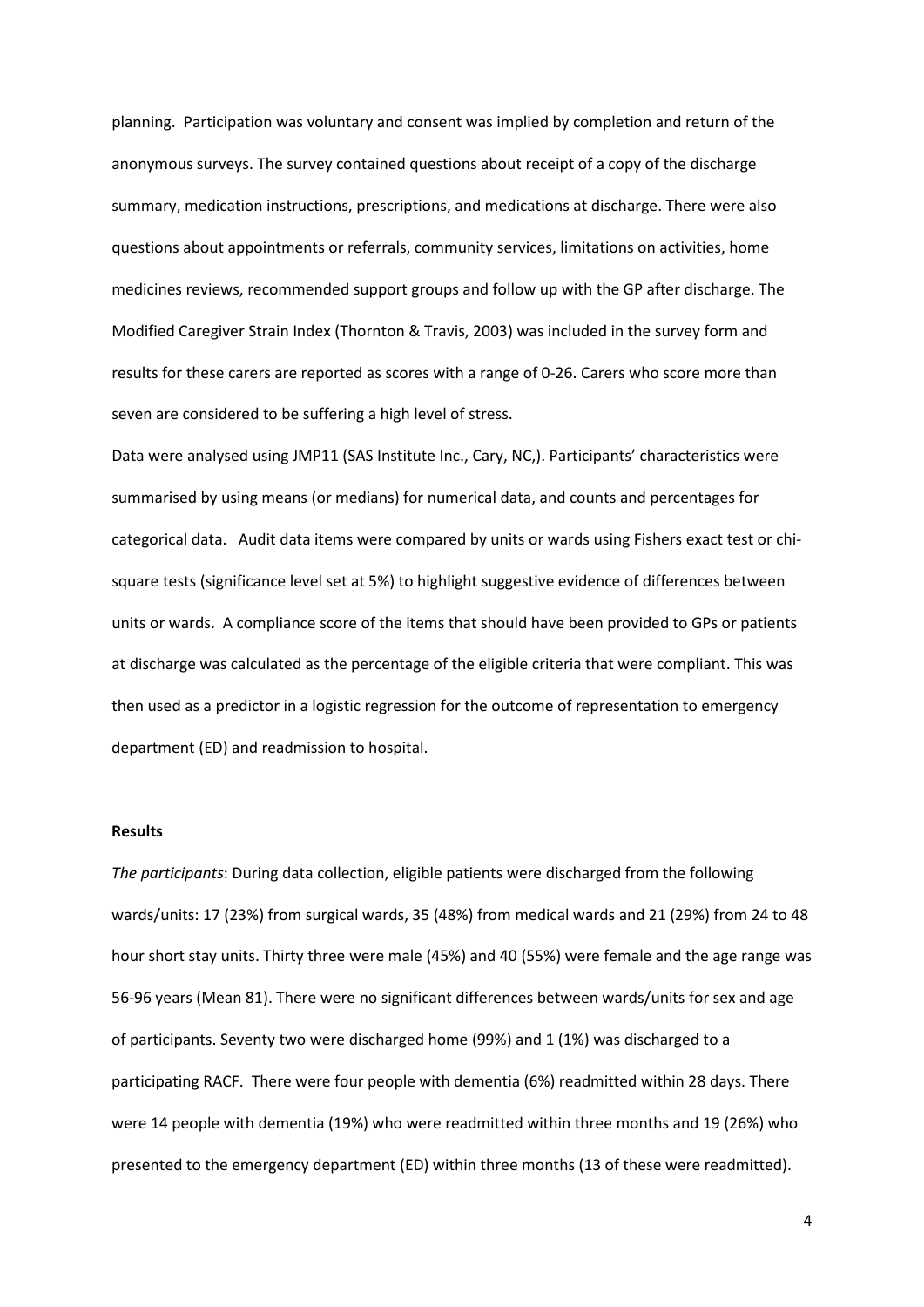Only 2 were discharged with a primary diagnosis of dementia and 71 had dementia as a secondary diagnosis. Thirty six (49%) had a Mini Mental Score documented and 28 (38%) mini mental scores were < 24/30. Six had a delirium screen conducted and 25 (34%) had Six Item Screener Scores documented and 21 (29%) had scores < 4/6, indicating that these patients were cognitively impaired.

## *Information provided to GPs*

*Expected discharge Documentation*. Sixty seven (92%) had a medical discharge summary on file, 51 (70%) had a nursing discharge summary and 2 (3%) had an allied health discharge summary. Most medical discharge summaries (66) included documentation about the medical discharge summary being provided to the GP. Table 1 contains data about the information documented in the medical discharge summaries. Diagnosis, estimated date of discharge (required for discharge planning purposes) and allergies or adverse events were routinely documented (>85% of discharges). For people with dementia, only half of the discharge summaries included documentation that they were routinely assessed for confusion, and falls and pressure injury risk (significantly less often in short stay units). Falls and pressure area injury risk assessments include 35 discharges with Waterlow pressure Injury assessments, 32 with falls risk assessments, 4 with patient risk assessments and 3 with specialist aged care assessments. Provision of a week supply of medications at discharge was not documented in a third of discharge summaries, and significantly less often in summaries from short stay units. Many other items were routinely documented in the discharge summary. The results of concern for people with Dementia include only half of them being offered medication dose decision aids (significantly less so in short stay units), and less frequent documentation of information about medications and significant medication changes in short stay units. A significantly lower proportion of referrals to post discharge services and appointments was documented in discharge summaries from medical wards and short stay units compared with surgical wards.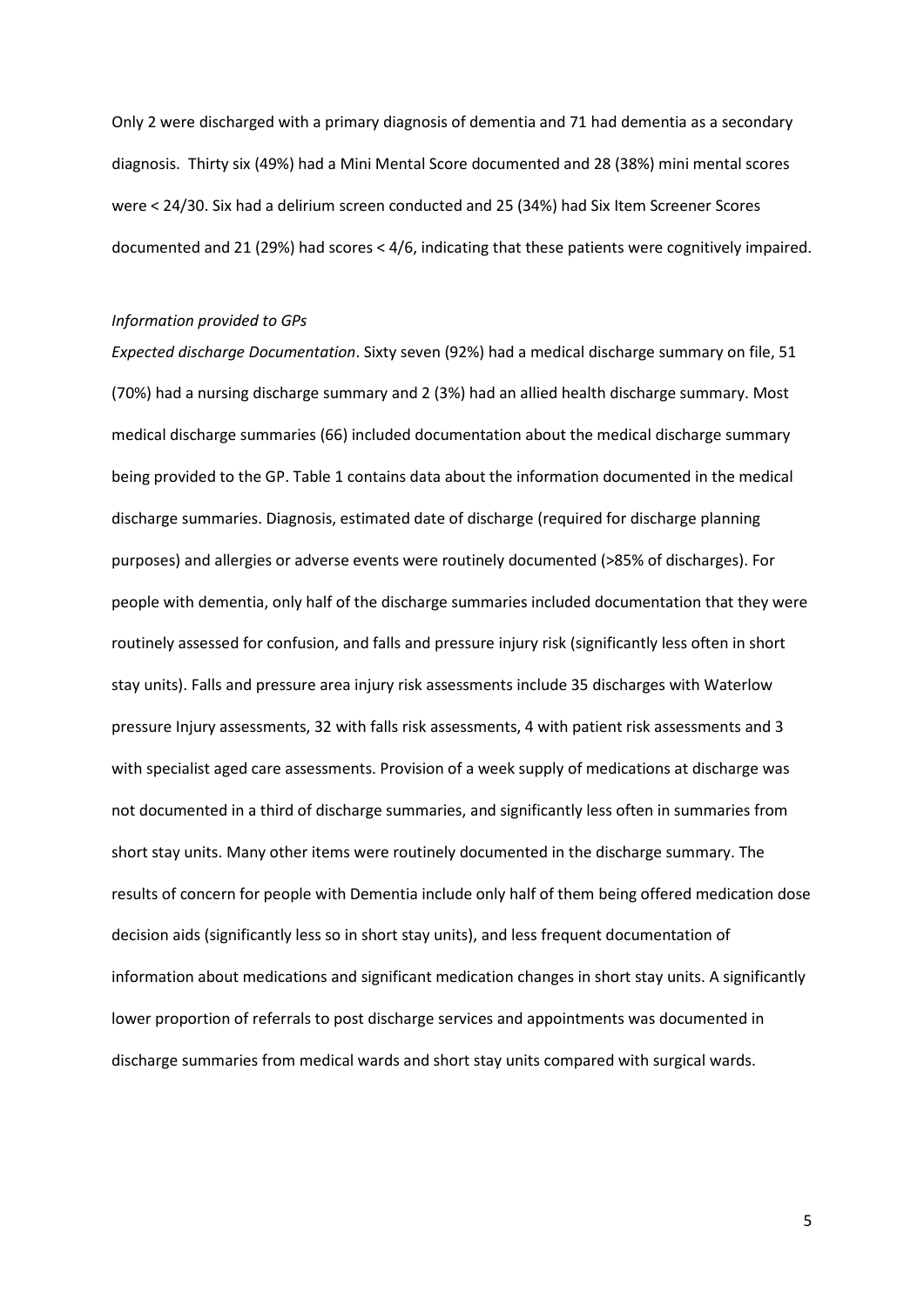*Support required after discharge*. Seven discharge documents stated carers were referred to specific types of support groups or education groups including: the memory disorders clinic (3), falls prevention class (2), respite care (1) and dementia services (1). Overall, the lack of contact information for patient support groups and advance care planning is a clinically significant concern for people with dementia.

*Pending test/investigation results*. Seven (10%) discharges had pending test/investigation results that were documented at the time of discharge and there were 12 (16%) records that contained pending test/investigation results that were not documented, indicating that there were 26% of discharges that had pending test/investigation results at the time of discharge. For 52 discharges this item was not applicable, and there were an additional 2 records with missing data. There were 8 pending test/investigation results flagged to be followed up by the GP.

*Ongoing clinical issues.* Ongoing clinical issues at the time of discharge were documented in 51 (69%) records. Ongoing clinical issues at the time of discharge included: Cognitive impairment (17), mobility problems (14), falls risk (6), wounds (5) and others (9).

A compliance score of the items that should have been provided to GPs at discharge was calculated as the percentage of the 19 eligible criteria that were compliant. Logistic regression was fit to determine the effect of the percentage point increase in the compliance score on the odds of readmission within three months (n=14). The odds of readmission decreased as the compliance score increased (OR 0.98, p = 0.35) however, this was not significant. This did not change when we adjusted for ward type (OR 0.976,  $p = 0.303$ ). Logistic regression was fit to determine the effect of the percentage point increase in the compliance score on the odds of presentation to the ED within three months (n = 19). The odds of presentation to the ED decreased as the compliance score increased (OR 0.97,  $p = 0.12$ ) and when we adjusted for ward type, we found the effect of the compliance score was statistically significant (OR 0.95,  $p = 0.0308$ ).

*Information provided to patients or carers*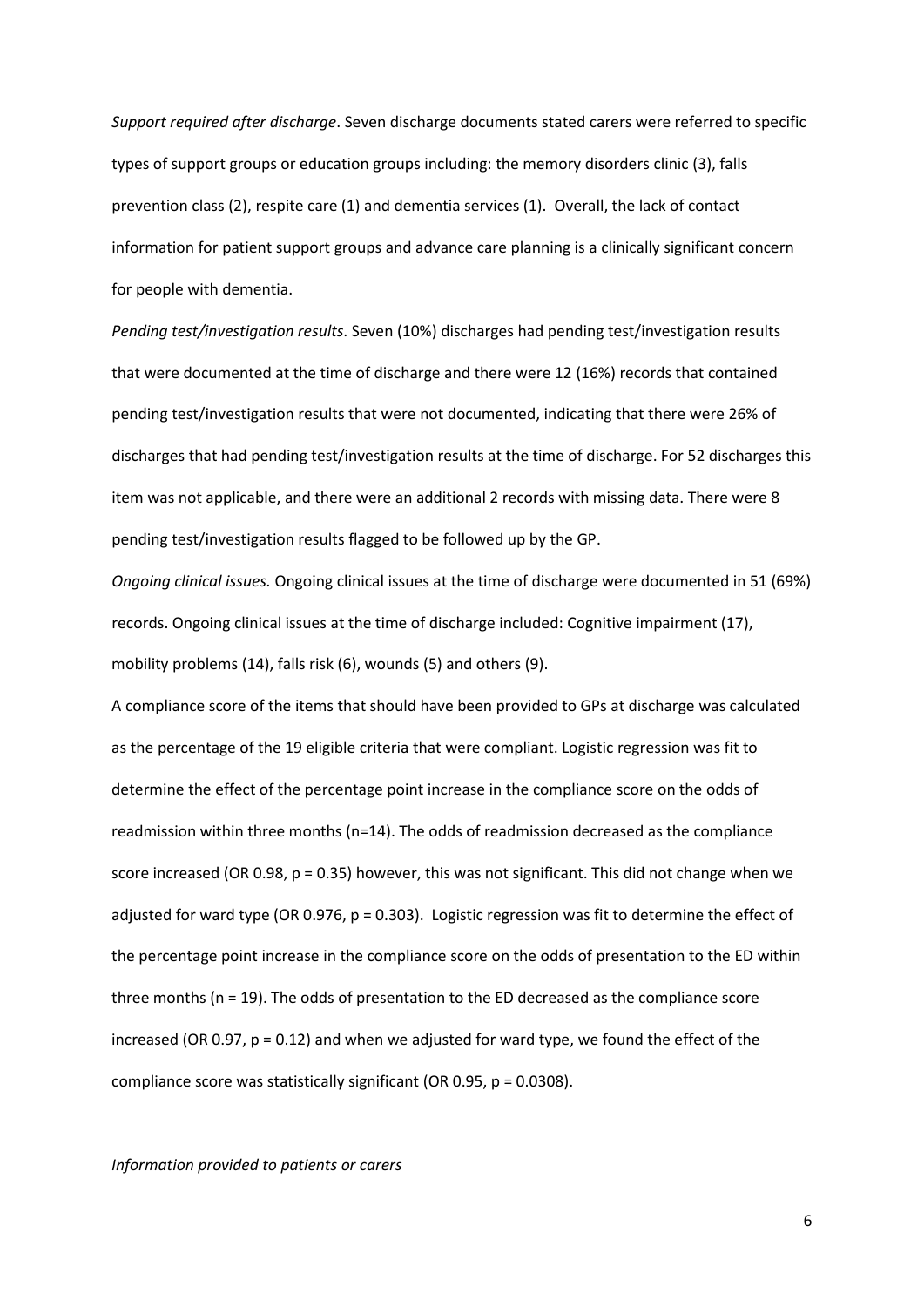There was information in most records about the provision of medical discharge summaries (66) and nursing discharge summaries (50) to the patient or carer. There were discharge and follow up instructions/information documented for the patient or carer for all of these discharges (See Table 2), and this documentation was variable ranging from 1.4 - 99%.

It is important to note that there were two items where there were a large number of missing data. Only two thirds of patient's records contained documentation that they were provided with a week supply of medications at the time of discharge, and only half had post discharge requests for medication dose decision aids provided to the community pharmacist. Approximately half had information about indications of complications (signs and symptoms the carer should be concerned about) provided. Only 28% discharges had documentation about carer education provided about management of exacerbations (of confusion), and only one had a home medication review recommended.

Discharges from short stay units contained significantly less documentation about medications provided, requests for medication dose decision aids provided to the community pharmacist, instructions for routine medications and pain management, provision of prescriptions and other risk assessments. Discharges from medical wards contained significantly more documentation about requests for medication dose decision aids provided to the community pharmacist and information about indications of complications provided.

*Referrals provided to patients or carers.* Discharge referrals and appointments were documented in 26 discharges overall, with 42-46% from medical and surgical wards, but only 12% of discharges from short stay units (p= 0.0003). Most appointments were for clinics including outpatients follow up. There were no requests for GPs to arrange Home Medicines Review.

A compliance score of the items that should have been provided to patients at discharge was calculated as the percentage of the 11 eligible criteria that were compliant. Logistic regression was fit to determine the effect of the percentage point increase in the compliance score on the odds of readmission within three months (n=14). The odds of readmission decreased as the compliance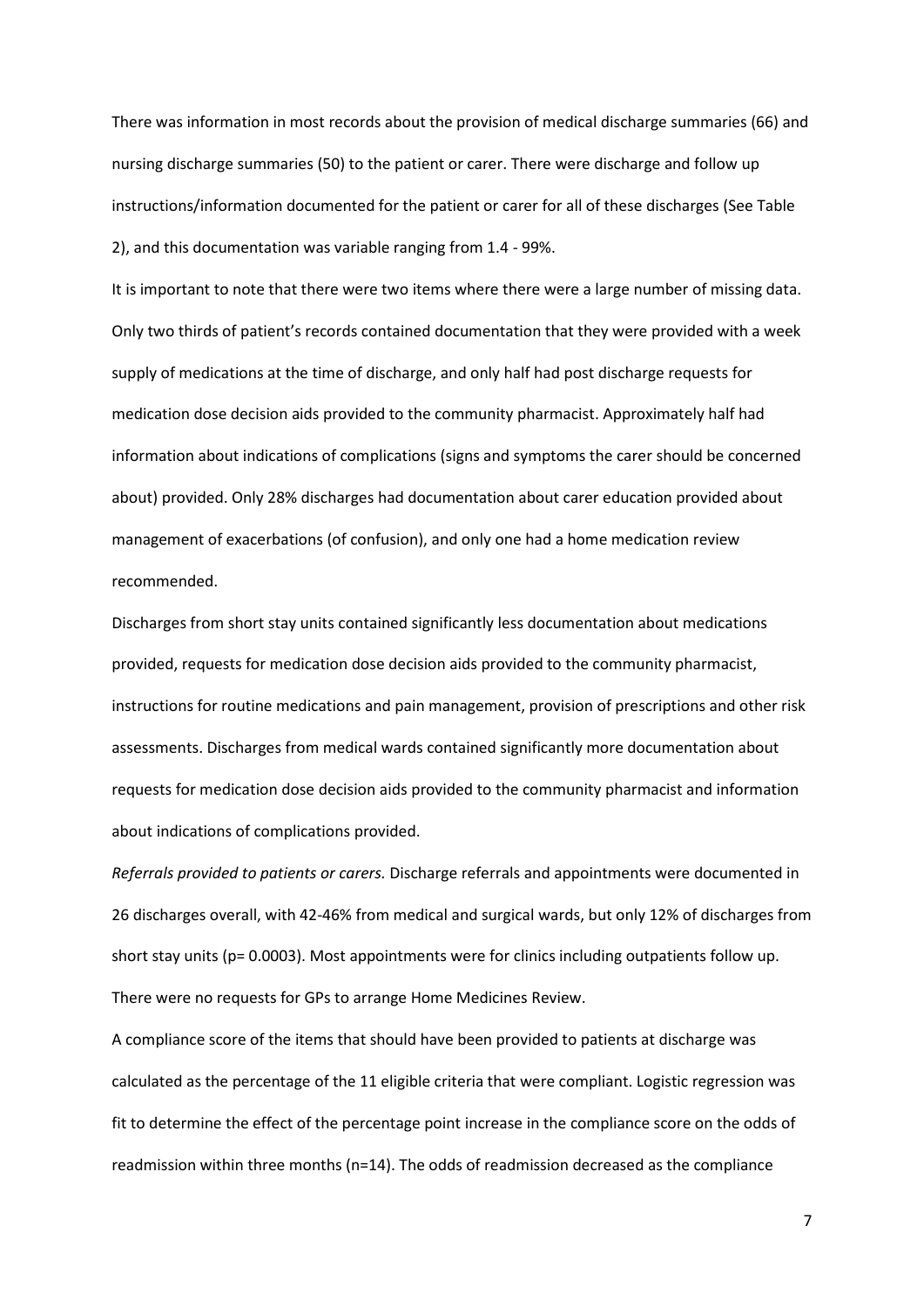score increased (OR 0.99,  $p = 0.33$ ) however this was not significant. This did not change when we adjusted for ward type (OR 0.98,  $p = 0.23$ ). Logistic regression was fit to determine the effect of the percentage point increase in the compliance score on the odds of presentation to the ED within three months (n = 19). The odds of presentation to the ED decreased as the compliance score increased (OR 0.98,  $p = 0.14$ ) and when we adjusted for ward type, we found the effect of the compliance score was of borderline statistical significance (OR 0.97, p = 0.07).

## *Survey data*

Although only nine completed surveys were received from carers (response rate 12%), the survey data provide an indication of the information received by carers at discharge. All of these carers reported that they received a copy of the discharge summary. Seven received medication instructions (78%), however four received prescriptions or medications (44%), and only two (22%) had arrangements for medication dose decision aids. Less than half indicated that they received appointments (n=1, 11%) or referrals (n=3, 33%) and information about community services available to them (33%). Three carers (33%) were concerned about their relative's behaviour in hospital. Only one carer (11%) had a visit by an occupational therapist prior to their relatives' discharge. One carer (11%) responded that they received a visit from a pharmacist to review the medicines in their home after their relative was discharged. All carers reported that their relatives visited their GP within 4 days after discharge. Four carers (44%) responded that they had been recommended support groups and education groups for carers of PWD. Five carers (56%) reported that they were receiving services in their home such as ACAT or TAC programs, personal assistance, respite care and palliative care. For the Modified Caregiver Strain Index, the carers in this study reported scores ranging from 4 to 22 (median =14), and seven of them were scores of seven or more indicating that approximately 78% of carers had high to very high levels of strain.

## **Discussion and conclusion**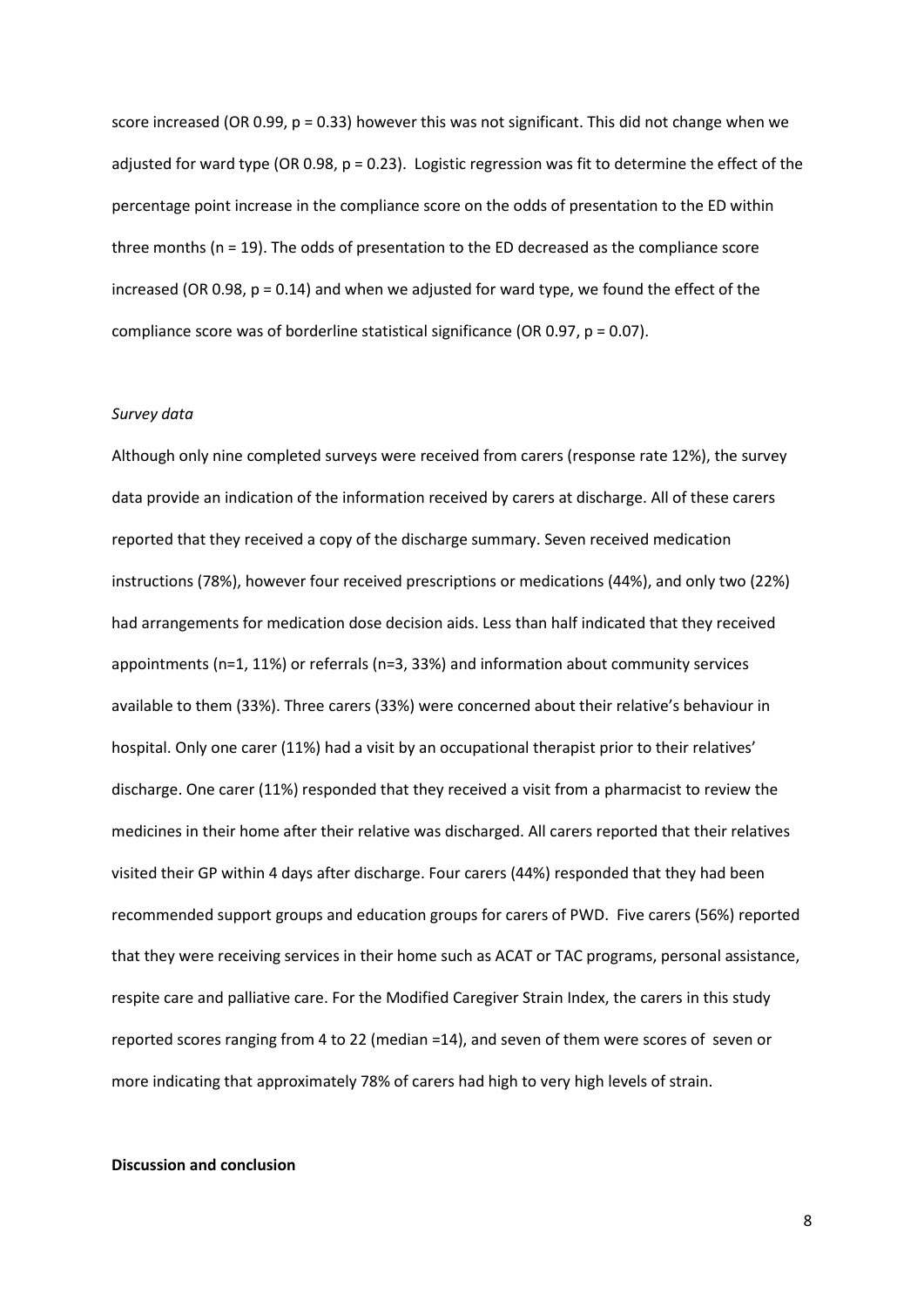#### *Information provided to GPs*

GPs were routinely provided with the medical discharge summary (95%), and 26% of discharges had pending test results at the time of discharge. These rates are better than those reported in previous studies (51-77%) (Kripalani et al., 2007), and (47-65%) (Gandara et al., 2009; Kripalani et al., 2007; Roy et al., 2005) respectively. If test results are not identified for follow up by the GP, they may be missed and people with dementia and their carers may not be aware that they are outstanding. There were some clinically important deficits in the information provided to GPs including risk assessments and the provision of a week supply of medications on discharge. In addition, there were some discharge information items that were of concern for people with dementia and their carers including only half of them being offered medication dose decision aids: referrals to, and appointments for post discharge services and provision of contact information for patient support groups was very low (6%). People with dementia and their carers require adequate support after discharge from acute care and this is a critical area for improving post discharge services and support. Some of these results were significantly lower for discharges from short stay units including risk assessments, provision of medications and dose decision aids and medication information. Given these wards have high patient numbers with short turnover, having clear expectations for discharge of people with dementia is important. Some results were also significantly higher for discharges from surgical wards including referrals to post discharge services and appointments made which indicates potential to address these aspects of post discharge planning for people with dementia discharged from medical wards and short stay units.

The documentation of significant medication changes in this study (86%) compares well to results from previous studies (35%) (Gandara et al., 2009). In addition, ongoing clinical issues at the time of discharge indicate that cognitive and functional assessments and provision of adequate follow up post discharge, are key factors for improving post discharge support and minimising the risk for interruptions in the continuity of care after an episode of hospitalisation. This is critically important information needed by GPs to facilitate continuity of care after discharge (Kable, Chenoweth, Pond,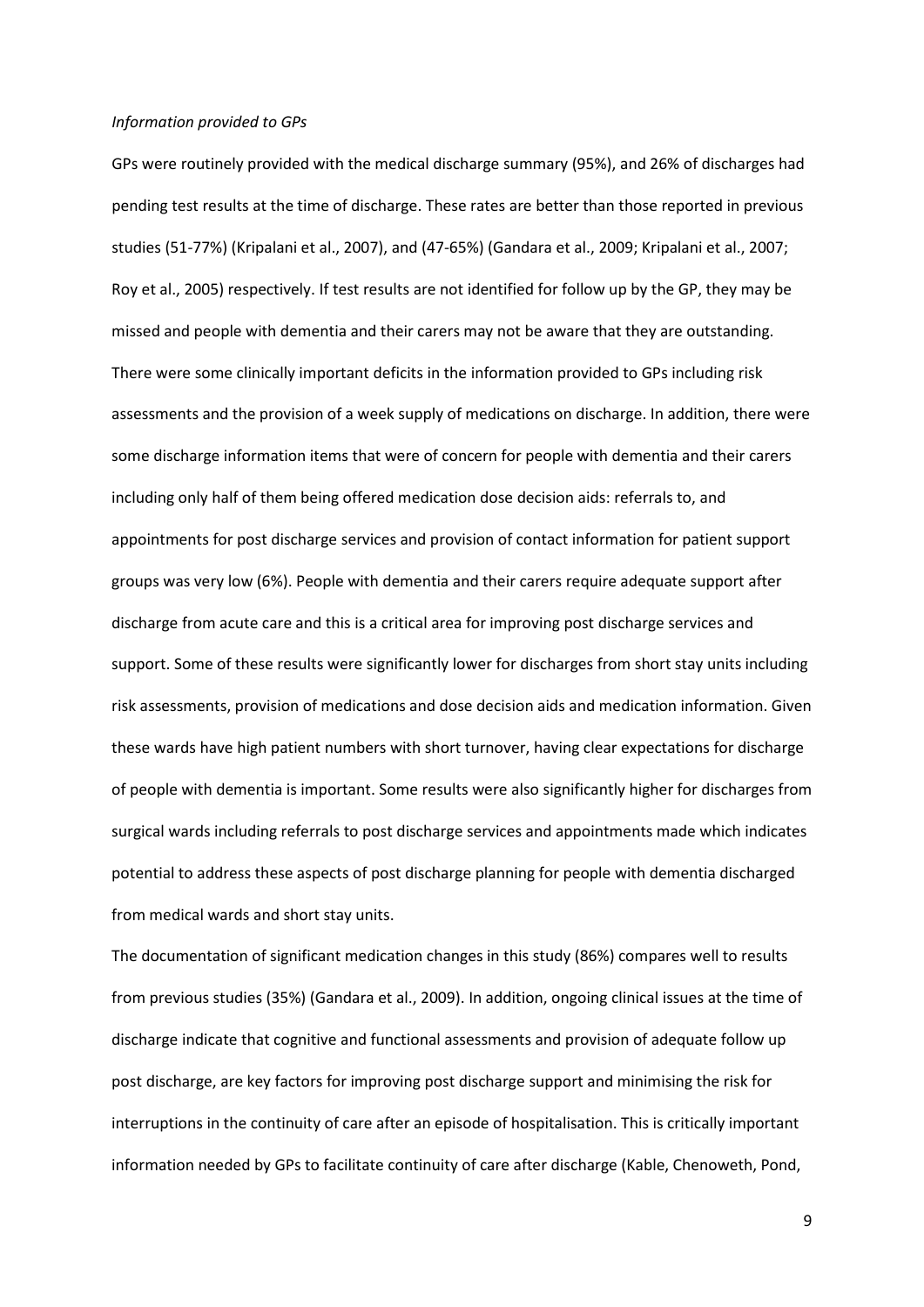& Hullick, 2015). It is possible that nursing and allied health discharge summaries might contain some of the more practical information needed by GPs such as functional assessments, and support required for activities of daily living; that would assist them to understand how well the person with dementia and their carer might be able to manage at home. These were not provided as frequently, particularly the allied health discharge summaries, and this may have also influenced the post discharge outcomes for people with dementia in this study (Kable et al., 2015). The evaluation of the compliance scores on outcomes suggested reduced readmission may be associated with increasing compliance, and a significant effect on reduced presentation to the ED after adjusting for ward type. These findings are limited by the small sample size but suggest that further work in this area is indicated.

#### *Information provided to patients and their carers*

Most patients and their carers were provided with a copy of the medical discharge summary, and included information such as a nominated carer, instructions for routine medications and health professional contact information for the carer. Ongoing management instructions were provided for 85% and this compares well with previous studies reported provision of follow up plans (2-43%) (Gandara et al., 2009; Kripalani et al., 2007).

Other information was provided less frequently, including a week supply of medications, provision of prescriptions, requests for medication dose decision aids, and information about indications of complications (contingency plan). Clinically significant areas requiring improvement included recommendations for Home Medicines Review by a community pharmacist, and provision of carer education for management of exacerbations. Medication reconciliation has been recommended in previous studies about transitional care (Alper, O'Malley, & Greenwald, 2012; Cummings et al., 2010; Groene et al., 2012; Ziaeian et al., 2012); and is a suitable response following discharge from hospital to assist people with dementia (and their carers) to confirm which medications they should be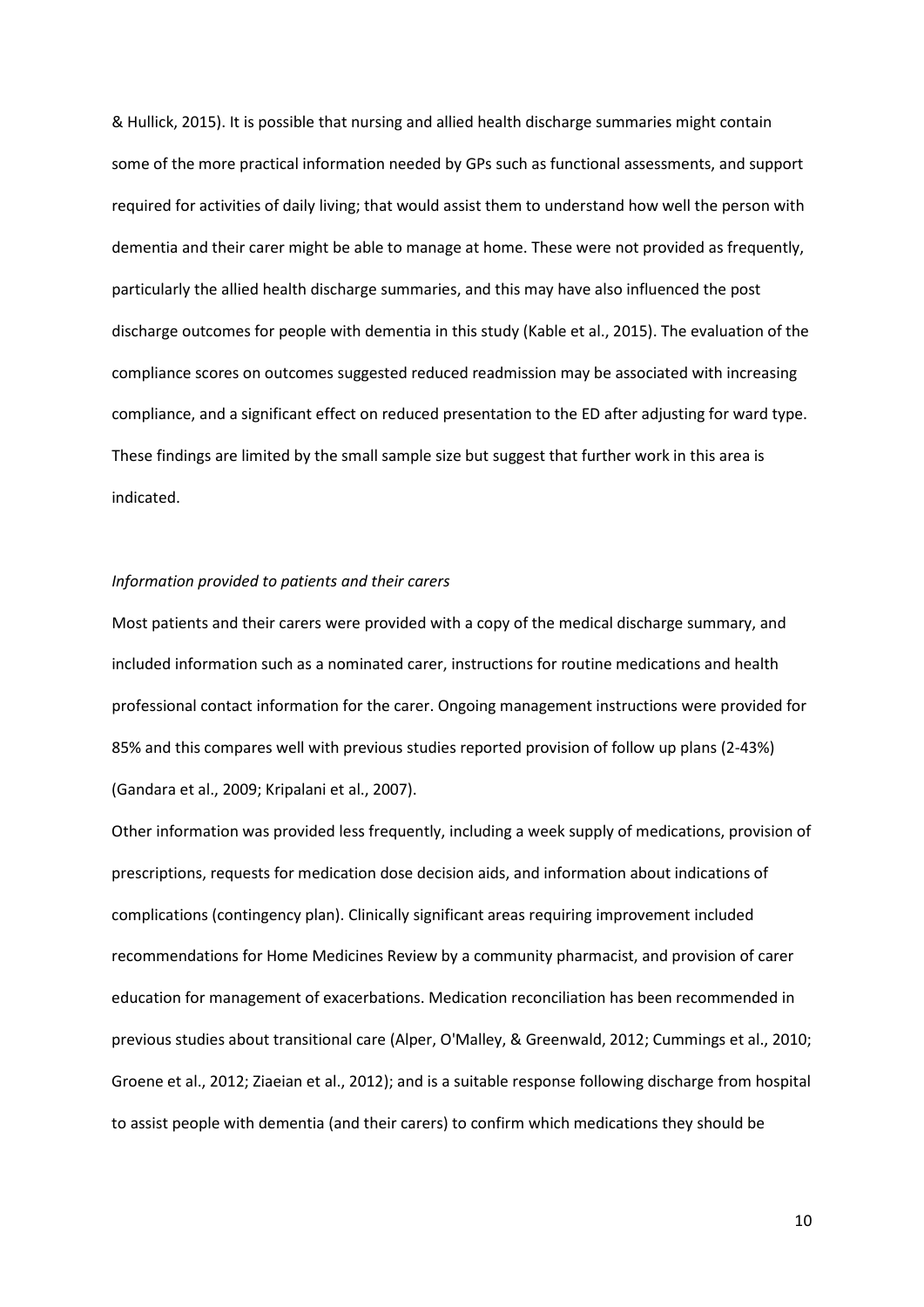taking, the need for devices for administration of medications, checking for potential drug interactions and whether anticholinergics should be discontinued for these vulnerable people. The evaluation of the compliance score on outcomes suggested a reduction in readmissions and presentations to ED associated with increasing compliance, but again this requires further study. The survey data suggest that most people with dementia received a copy of the discharge summary and visited their GP within 4 days. Most received medication instructions and half were receiving services in their home. Although one third of carers were concerned about their relative's behaviour during hospitalisation, only one third received information about community services available to them, and less than half had been recommended support groups and education groups for carers. This is of concern, particularly in view of the very high scores reported for the Modified Caregiver Strain Index by these carers.

#### **Limitations**

The study sample was small due to the number of people with dementia who were discharged home instead of residential aged care facilities, other hospitals and other discharge destinations. The response rate to the carer survey was low, and may have been due to high carer strain; there is likely respondent bias. Consequently, these results may not be generalisable to other study settings.

## **Implications for practice and directions for future research**

These results indicate that some aspects of the discharge process were not done consistently for all patients, and some of these people with dementia were potentially more vulnerable due to inadequate information being provided to their general practitioner for ongoing management. The provision of medications, medication dose decision aids, home medicines review and risk assessment for people with dementia, were aspects of this process that present opportunities for clinical practice improvement. The lack of contact information for patient support groups and advance care planning is a clinically significant concern for people with dementia and their carers.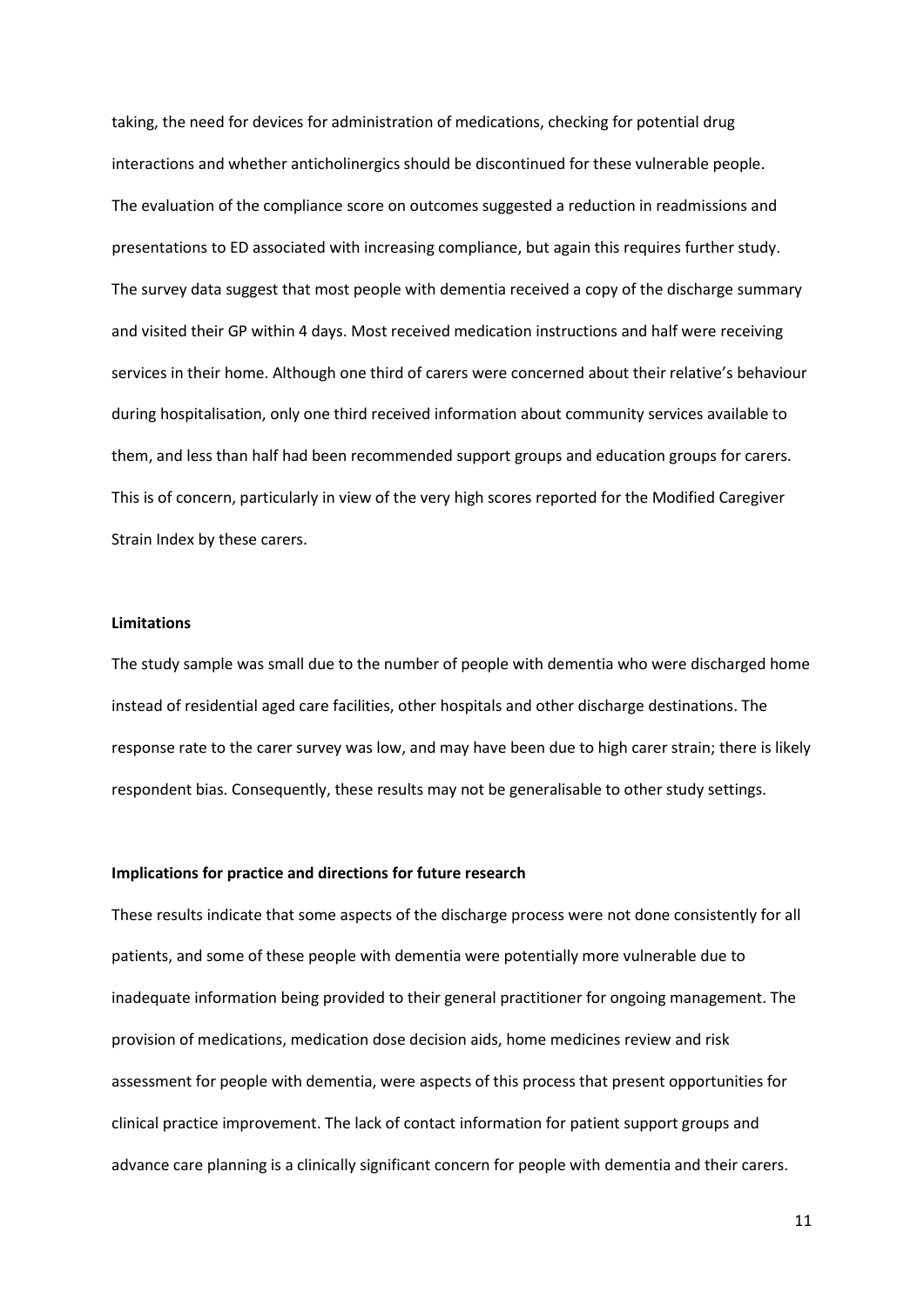Future research should include special attention directed towards needs of people with dementia discharged from short stay units and post discharge planning for referrals and appointments for people with dementia discharged from medical wards and short stay units.

## **List of abbreviations**

PWD: People with Dementia GP: General Practitioner ICD-10-CM: International Classification of Diseases, Tenth Revision, Clinical Modification RACF: Residential Aged Care Facility ED: Emergency Department ACAT: Aged Care Assessment Team TAC: Transitional Aged Care

## **Ethics**

Ethical approval was provided by the Hunter New England Health (13/08/21/5.10) and University of Newcastle Human Research (2013-0333) Ethics Committees; and was conducted in accordance with the Code of Ethics of the World Medical Association (Declaration of Helsinki) for experiments involving humans.

## **Consent to participate**

Study information was provided to carers about the post discharge survey. Participation was voluntary and consent was implied by completion and return of the anonymous surveys.

## **Author contributions**

AK participated in the design and coordination of the study, contributed to data collection and analysis, and drafted the manuscript.

DP participated in the design of the study and contributed to manuscript development and revisions.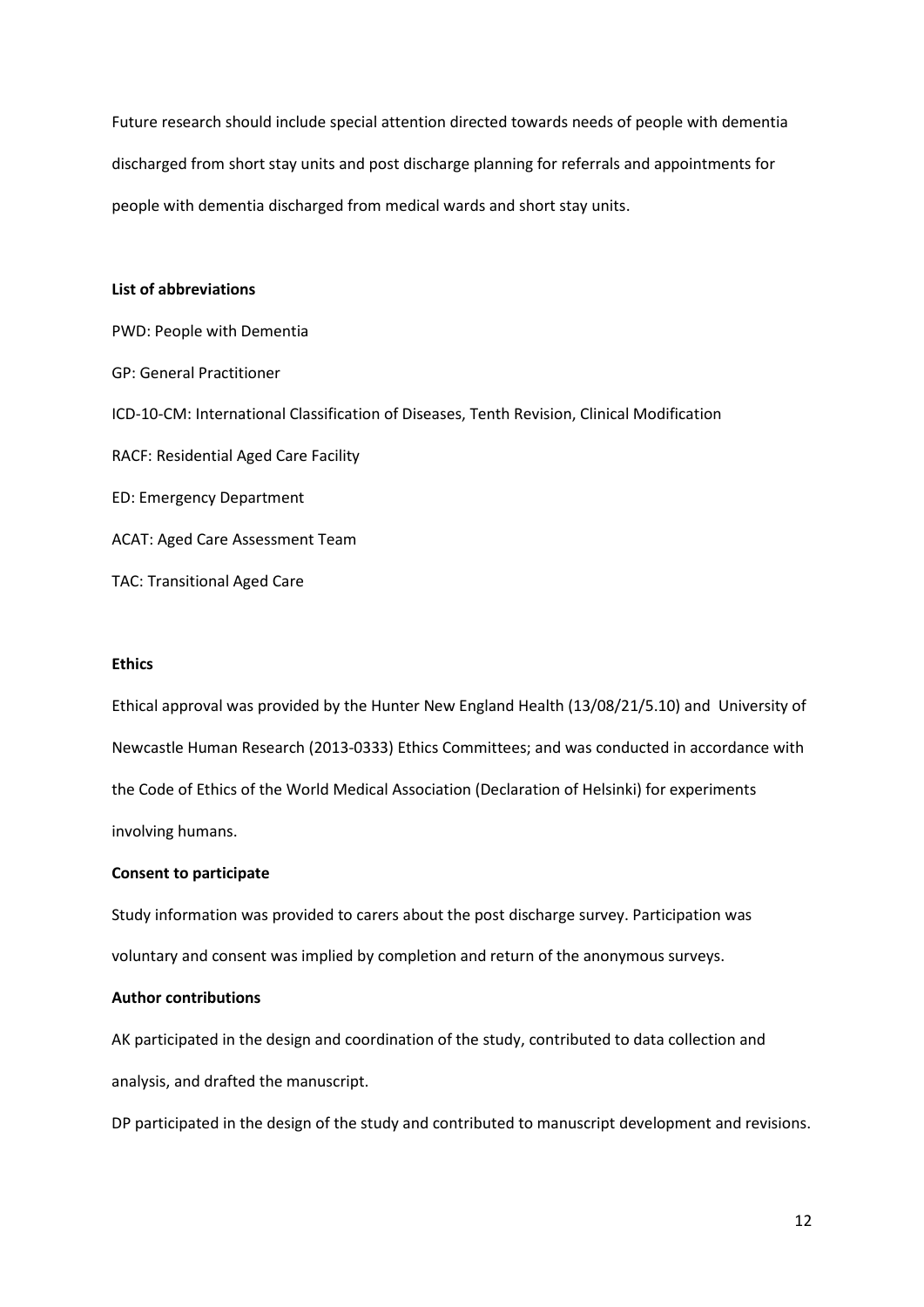CH participated in the design of the study and contributed to manuscript development and revisions.

LC participated in the design of the study and contributed to manuscript development and revisions.

AD participated in the design of the study and contributed to manuscript development and revisions.

JA contributed to design of the study and to manuscript review and content revisions.

CO provided biostatistical advice and support and contributed content in the analysis and results sections.

All authors read and approved the final manuscript.

## **Availability of data and materials**

The data will not be shared to protect the privacy of participants and organisations described in this study.

## **Acknowledgements**

Natasha Cornick provided research assistance and support for this study.

## **Declaration of Conflicting Interests**

None declared.

## **Funding**

This study was supported by a grant from the NHMRC Australia, Dementia Collaborative Research Centres – Assessment and Better Care Scheme.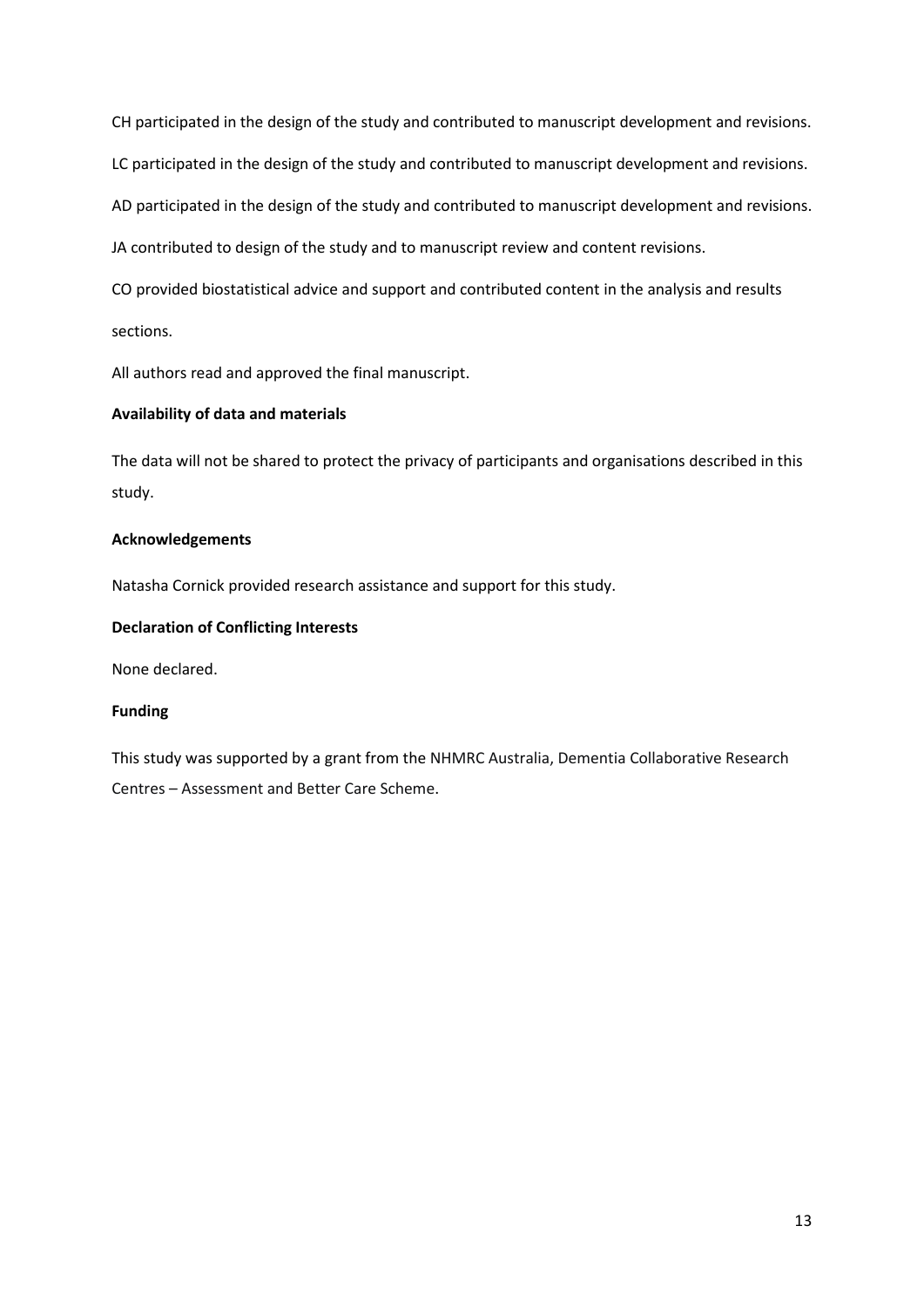## **References**

- Alper, E., O'Malley, T., & Greenwald, J. (2012, 4/1/2013). Hospital Discharge. UpToDate*.* Retrieved from<http://www.uptodate.com/contents/hospital-discharge>
- Bauer, M., Fitzgerald, L., & Koch, S. (2011). Hospital Discharge as Experienced by Family Carers of People with Dementia: A Case for Quality Improvement. Journal for Healthcare Quality*,*  33(6), 9-16.
- Chenoweth, L., Kable, A., & Pond, D. (2015). Research in hospital discharge procedures addresses gaps in care continuity in the community, but leaves gaping holes for people with dementia a review of the literature. Australasian Journal on Ageing*,* 34(1), 9-14.
- Cummings, E., Showell, C., Roehrer, E., Churchill, B., Turner, B., Yee, K., . . . Turner, P. (2010). A Structured Evidence-Based Literature Review on Discharge, Referral and Admission. Retrieved from [https://www.safetyandquality.gov.au/wp](https://www.safetyandquality.gov.au/wp-content/uploads/2010/01/Discharge-admission-and-referral-literature-review-FINAL-5-October-2010.pdf)[content/uploads/2010/01/Discharge-admission-and-referral-literature-review-FINAL-5-](https://www.safetyandquality.gov.au/wp-content/uploads/2010/01/Discharge-admission-and-referral-literature-review-FINAL-5-October-2010.pdf) [October-2010.pdf](https://www.safetyandquality.gov.au/wp-content/uploads/2010/01/Discharge-admission-and-referral-literature-review-FINAL-5-October-2010.pdf)
- Gandara, E., Moniz, T., Ungar, J., Lee, J., Chan-Mcrae, M., O'Malley, T., & Schnipper, J. L. (2009). Communication and Information Deficits in Patients Discharged to Rehabilitation Facilities: An Evaluation of Five Acute Care Hospitals. Journal of Hospital Medicine*,* 4(8), E28-E33.
- Grealish, L., Jamieson, M., Brown, J., Draper, B., Moore, B., Proctor, M., & Gibson, D. (2013). The interaction between Hospital and Community-based Services for People with Dementia and their Carers. Retrieved from Sydney, NSW: <https://nsw.fightdementia.org.au/files/20131211-NSW-REP-CommunityInteraction.pdf>
- Groene, R. O., Orrego, C., Suñol, R., Barach, P., & Groene, O. (2012). "Its like two worlds apart": an analysis of vulnerable patient handover practices at discharge from hospital. BMJ Quality and Safety*,* 21(Suppl 1), i67-i75. doi:10.1136/bmjqs-2012-001174
- Kable, A., Chenoweth, L., Pond, D., & Hullick, C. (2015). Health Professional Perspectives on Systems Failures in Transitional Care for Patients with Dementia and their Carers: A Qualitative Descriptive Study. BMC Health Services Research*,* 15(1), 567.
- Kripalani, S., LeFevre, F., Phillips, C., Williams, M., Basaviah, P., & Baker, D. (2007). Deficits in Communication and Information Transfer Between Hospital-Based and Primary Care Physicians. Journal of American Medical Association*,* 297(8), 831-841.
- Moore, C., McGinn, T., & Halm, E. (2007). Tying up loose ends: discharging patients with unresolved medical issues. Archives of Internal Medicine*,* 167(12), 1305-1311.
- NSW Health. (2006). Medical Discharge Referral Reporting Standard (MDRRS). (GL2006\_015). Sydney: NSW Health Retrieved from

[http://www1.health.nsw.gov.au/pds/ActivePDSDocuments/GL2006\\_015.pdf.](http://www1.health.nsw.gov.au/pds/ActivePDSDocuments/GL2006_015.pdf)

- NSW Health, P. D., Health Services Performance Improvement Branch. (2011). Care Coordination: Planning from Admission to Transfer of Care in NSW Public Hospitals. (PD2011\_015). NSW Department of Health, Sydney Retrieved from
- [http://www1.health.nsw.gov.au/pds/ActivePDSDocuments/PD2011\\_015.pdf.](http://www1.health.nsw.gov.au/pds/ActivePDSDocuments/PD2011_015.pdf) Prince, M., Wimo, A., Guerchet, M., Ali, G., Wu, Y., & Prina, M. (2015). World Alzheimer Report 2015.
- The Global Impact of Dementia. Retrieved from London: <https://www.alz.co.uk/research/world-report-2015>
- Roy, C., Poon, E., Karson, A., Ladak-Merchant, Z., Johnson, R., Maviglia, S., & Gandhi, T. (2005). Patient safety concerns arising from test results that return after hospital discharge. Annals of Internal Medicine*,* 143(2), 121-128.
- Thornton, M., & Travis, S. (2003). Analysis of the Reliability of the Modified Caregiver Strain Index. Journals of Gerontology: Series B*,* 58(2), S127-S132.
- van Walraven, C., Oake, N., Jennings, A., & Forster, A. J. (2010). The association between continuity of care and outcomes: a systematic and critical review. Journal of Evaluation in Clinical Practice*,* 16, 947-956.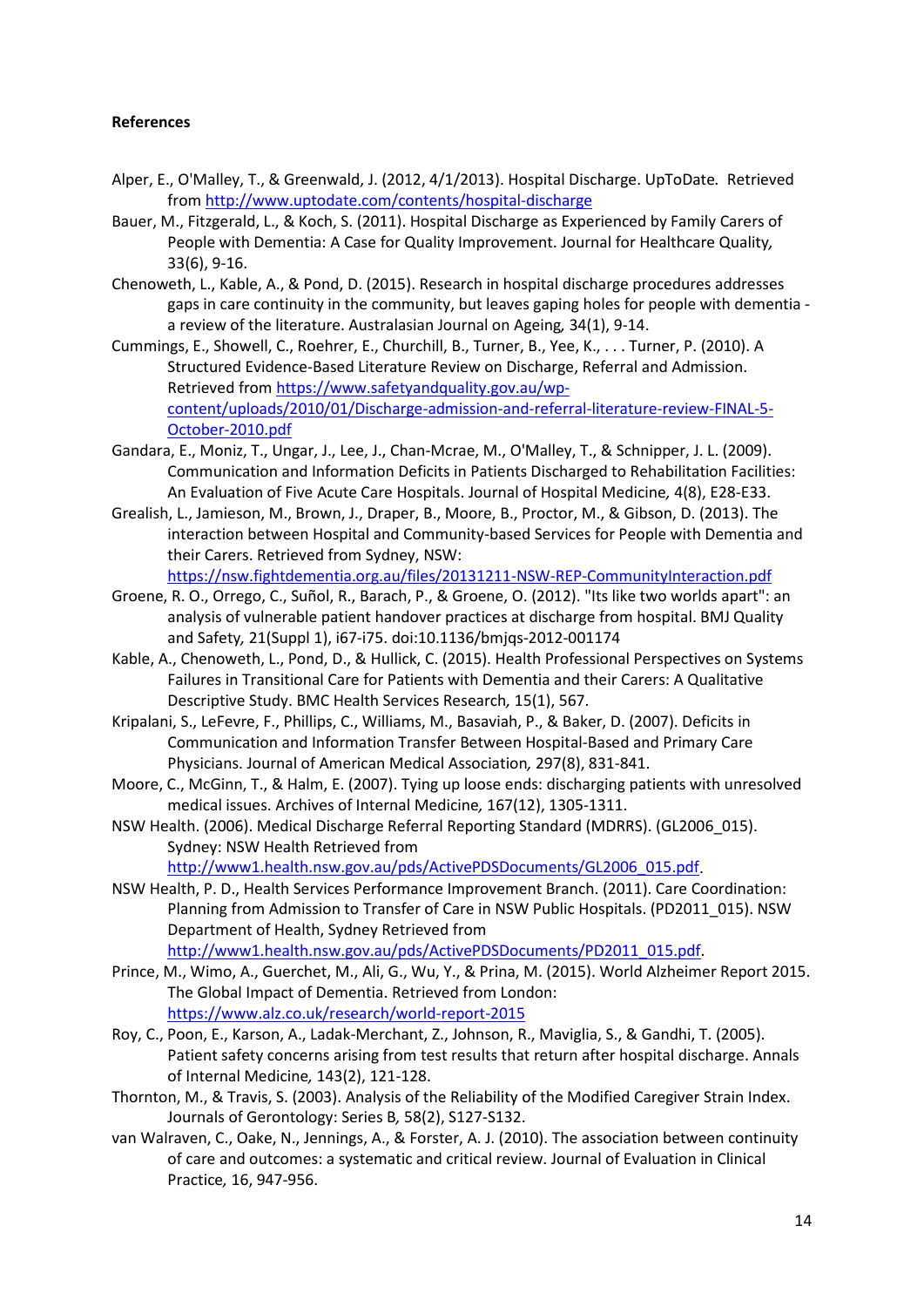Ziaeian, B., Araujo, K. L. B., Van Ness, P. H., & Horwitz, L. I. (2012). Medication Reconciliation Accuracy and Patient Understanding of Intended Medication Changes on Hospital Discharge. Journal of General Internal Medicine*,* 27(11), 1513-1520.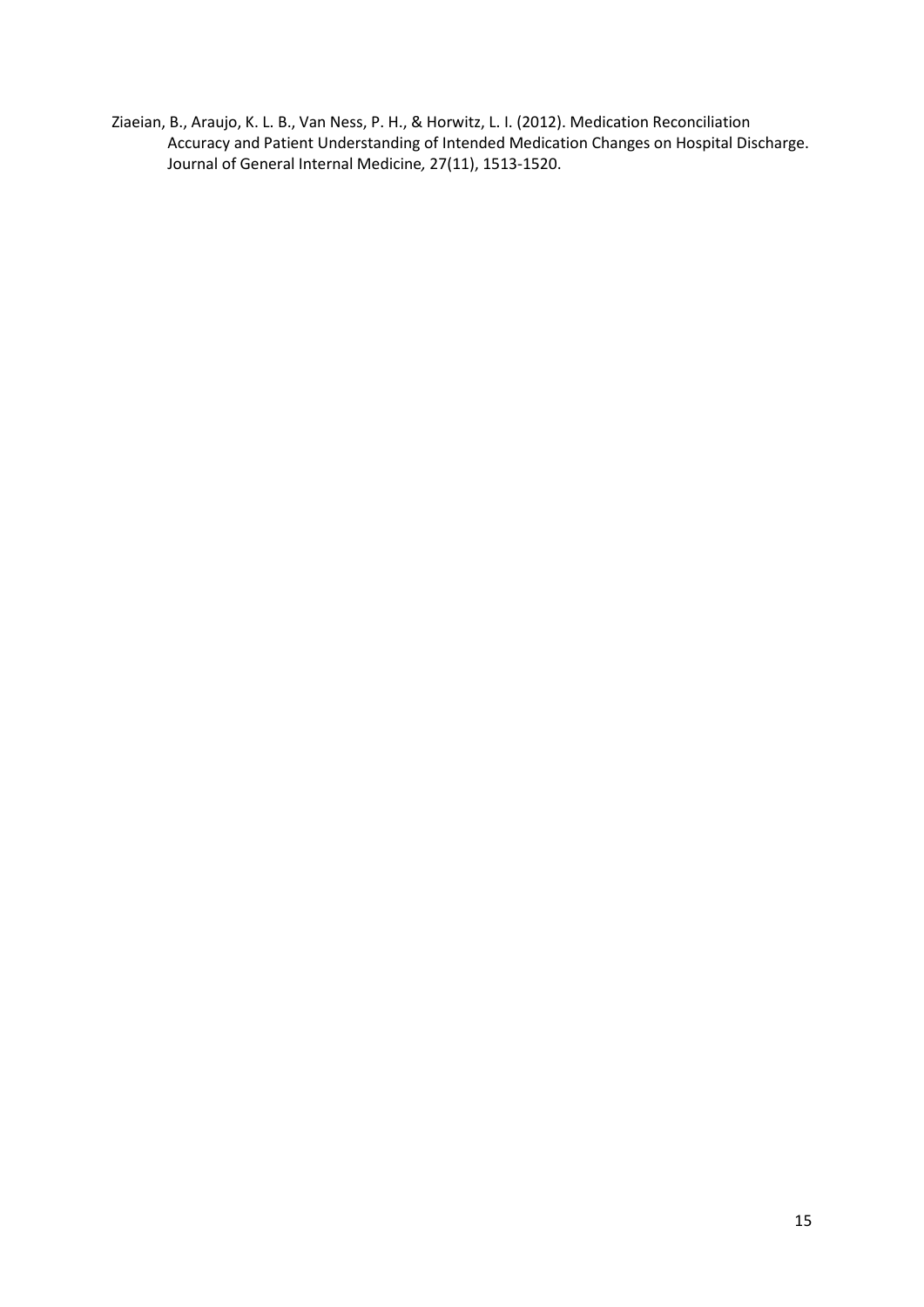**Table 1. Expected documentation in medical discharge summaries – Information for GPs compared by Wards or Units.**

| Information in medical discharge<br>summaries<br>(Number of applicable records from<br>Surgical/Medical/Short Stay wards/units) | Surgical<br>wards<br>n (%) | Medical<br>wards<br>$n (\%)$ | Short stay<br>units<br>n(%) | Total<br>Documented<br>n (%) | P Value      |
|---------------------------------------------------------------------------------------------------------------------------------|----------------------------|------------------------------|-----------------------------|------------------------------|--------------|
| Diagnosis (17/35/21)                                                                                                            | 17 (100)                   | 35 (100)                     | 21 (100)                    | 73 (100)                     | $\mathbf{1}$ |
| Estimated date of discharge (14/33/19)                                                                                          | 14 (100)                   | 33 (100)                     | 19 (100)                    | 66 (100)                     | $\mathbf{1}$ |
| Confusion risk assessed, (17/35/21)                                                                                             | 8(47)                      | 19 (54)                      | 8(38)                       | 35 (48)                      | 0.50         |
| Falls and pressure injury risk assessed<br>(16/34/21)                                                                           | 11 (69)                    | 26 (76)                      | 3(14)                       | 40 (56)                      | $< 0.0001*$  |
| Allergies or adverse events (14/33/19)                                                                                          | 14 (100)                   | 33 (100)                     | 19 (100)                    | 66 (100)                     | $\mathbf{1}$ |
| 7 day supply of Medications on discharge<br>$(11/26/14)$ †                                                                      | 9(82)                      | 20(77)                       | 4(29)                       | 33 (65)                      | $0.004*$     |
| Investigations (14/33/19)                                                                                                       | 14 (100)                   | 33 (100)                     | 17 (90)                     | 64 (97)                      | $0.12 \;$ #  |
| Clinical episode of care, Treatment<br>summary and response to treatment<br>(14/33/19)                                          | 14 (100)                   | 33 (100)                     | 18 (95)                     | 65 (98)                      | $0.5 \;$ ‡   |
| Pathology results (14/33/19)                                                                                                    | 14 (100)                   | 32 (97)                      | 16 (84)                     | 62 (94)                      | 0.10         |
| Results other diagnostics (14/33/19)                                                                                            | 14 (100)                   | 30(91)                       | 15 (79)                     | 59 (89)                      | 0.14         |
| Significant medication changes (14/33/19)                                                                                       | 14 (100)                   | 32 (97)                      | 11 (58)                     | 57 (86)                      | $< 0.0001*$  |
| Medication dose decision aid offered/<br>provided/arranged (11/25/17)                                                           | 8(73)                      | 18 (72)                      | 2(12)                       | 28 (53)                      | $0.0002*$    |
| Given information about medications<br>(15/33/19)                                                                               | 15 (100)                   | 33 (100)                     | 11 (58)                     | 59 (88)                      | $< 0.0001*$  |
| Discharge and follow up details (13/33/19)                                                                                      | 13 (100)                   | 31 (94)                      | 18 (94)                     | 62 (95)                      | 0.67         |
| - referrals to post discharge services<br>(14/33/19)                                                                            | 11 (79)                    | 10(30)                       | 8(42)                       | 29 (44)                      | $0.001*$     |
| - Appointments made (14/33/19)                                                                                                  | 10(71)                     | 7(21)                        | 6(32)                       | 23 (35)                      | $0.004*$     |
| Care plan (14/33/19)                                                                                                            | 14 (100)                   | 33 (100)                     | 18 (95)                     | 65 (98)                      | 0.28         |
| Contact information for patient support<br>groups (14/33/19)                                                                    | 2(14)                      | 1(3)                         | 1(5)                        | 4(6)                         | 0.33         |
| Advance care planning (14/33/19)                                                                                                | 2(14)                      | 3(9)                         | 1(5)                        | 6(9)                         | 0.67         |

\*P value < 0.05 † Large number of missing data items. ‡Fishers Exact test used.